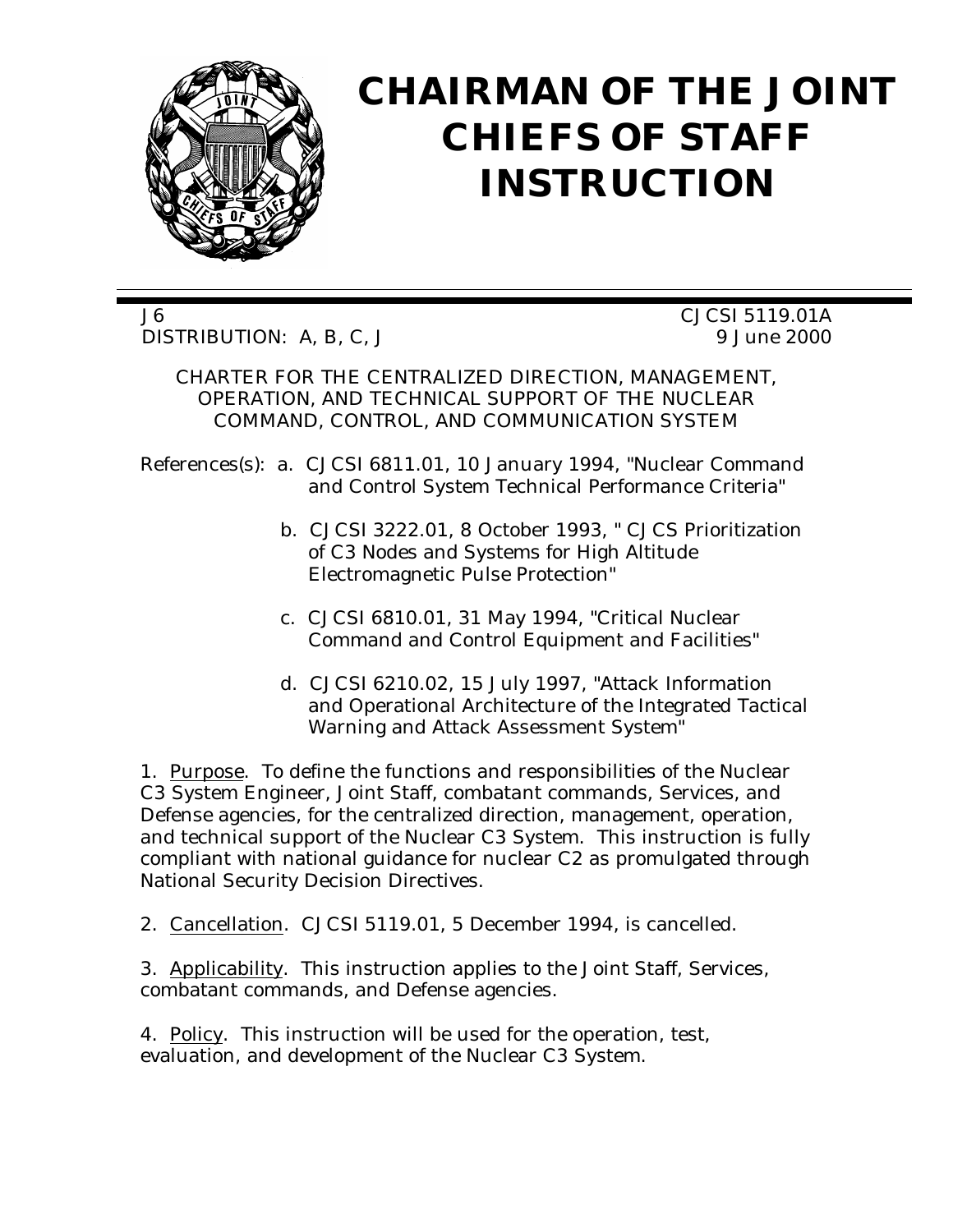5. Responsibilities. The Joint Staff, Services, combatant commands, and Defense agencies are responsible for carrying out the requirements established under this instruction.

6. Procedures. Detailed procedures and responsibilities are contained in the Enclosure. Exceptions to the procedures under the authority of this instruction will be submitted to the Director, Joint Staff, for resolution on a case-by-case basis.

7. Summary of Changes. This instruction is an administrative update to reflect organizational name changes since its last publication.

8. Releasability. This instruction is approved for public release; distribution is unlimited. DOD components (to include the combatant commands), other Federal agencies, and the public may obtain copies of this instruction through the Internet from the CJCS Directives Home Page--http://www.dtic.mil/doctrine. Copies are also available through the Government Printing Office on the Joint Electronic Library CD-ROM.

9. Effective Date. This instruction is an administrative update to reflect organizational name changes since its last publication.

For the Chairman of the Joint Chiefs of Staff:

 $0. \omega .$  24

C.W. FULFORD, JR. Lieutenant General, U.S. Marine Corps Director, Joint Staff

Enclosure(s):

 A - Charter for the Centralized Direction, Management, Operation, and Technical Support of the Nuclear Command, Control, and Communications System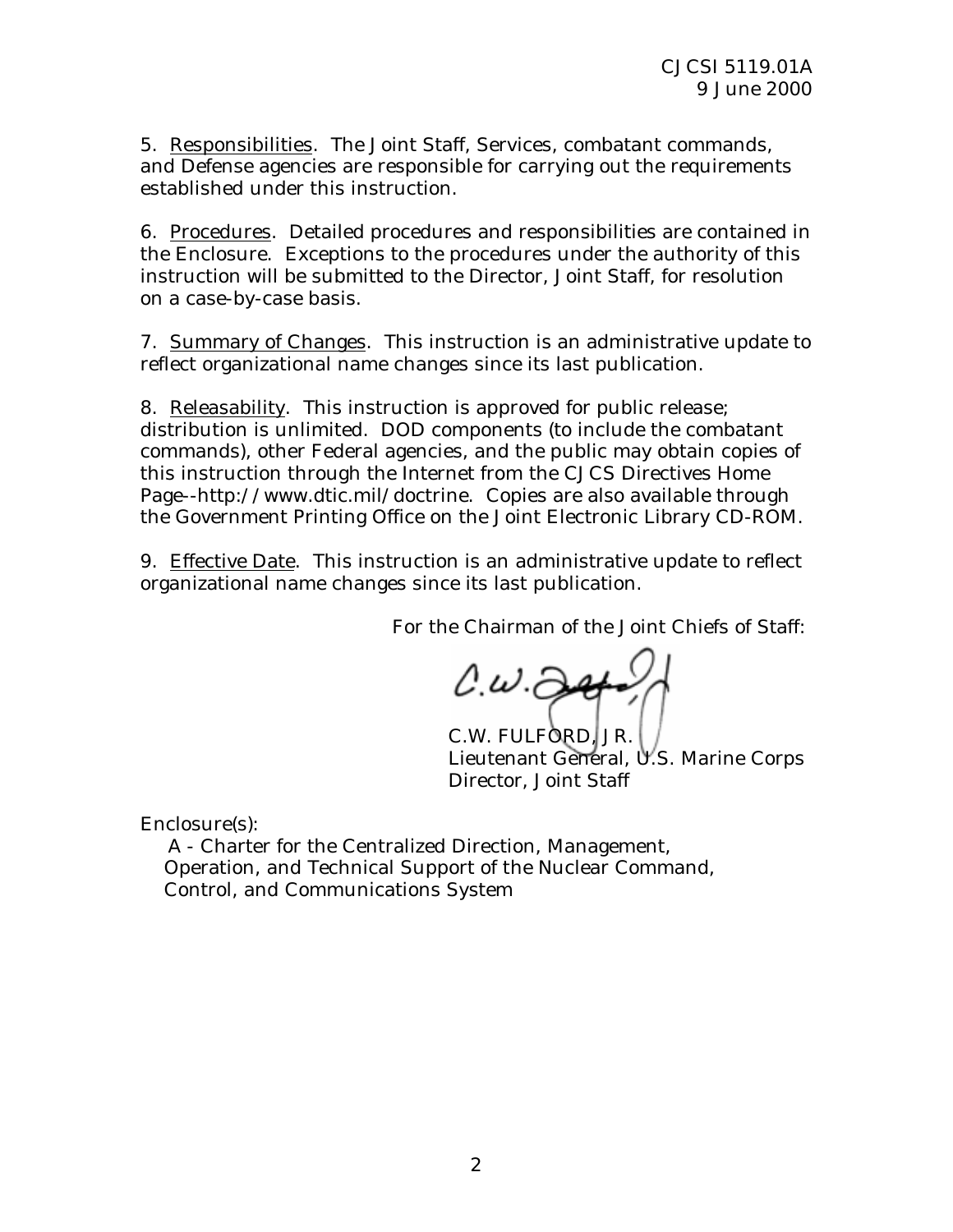### ENCLOSURE A

#### CHARTER FOR THE CENTRALIZED DIRECTION, MANAGEMENT, OPERATION, AND TECHNICAL SUPPORT OF THE NUCLEAR COMMAND, CONTROL, AND COMMUNICATIONS SYSTEM

#### 1. General

 a. The Nuclear C3 System is composed of C3 assets that provide connectivity from the National Command Authorities (NCA) through the National Military Command System (NMCS) to nuclear execution forces integral to fighting a "homeland-to-homeland," as well as theater, nuclear war. The Nuclear C3 System includes the emergency action message (EAM) dissemination systems and those systems used for tactical warning/attack assessment (TW/AA), conferencing, force report back, retargeting, force management, and requests for permission to use nuclear weapons. The strategic portion of the Nuclear C3 System is integral to and ensures performance of critical strategic functions of the Global Command and Control System (GCCS).

 b. The Nuclear C3 System supports presidential nuclear C2 and the NCA C2 of the combatant commands in the areas of integrated TW/AA, decision-making, decision dissemination, force management and report back.

 c. The Nuclear C3 System is centrally directed through the Joint Staff. General operational responsibility lies with the Chairman of the Joint Chiefs of Staff.

 d. The capability of the Nuclear C3 System to meet objectives will be determined through the use of exercises, technical tests, technical analysis, and simulation and war-gaming techniques. The Nuclear C3 System will be exercised frequently under the most realistic conditions possible from an operational standpoint to ensure readiness and identify operational deficiencies. Also, technical tests will be conducted frequently to ensure maximum ability to function technically in support of the NCA. Systems designated by the Director for Command, Control, Communications, and Computer Systems (J-6), Joint Staff, as critical to the Nuclear C3 System will receive the highest priority maintenance support from the Services.

 e. Emphasis will be placed on improvement of the system through inclusion of the most reliable, survivable, secure, and enduring C3 system. Improvements to systems and operating procedures must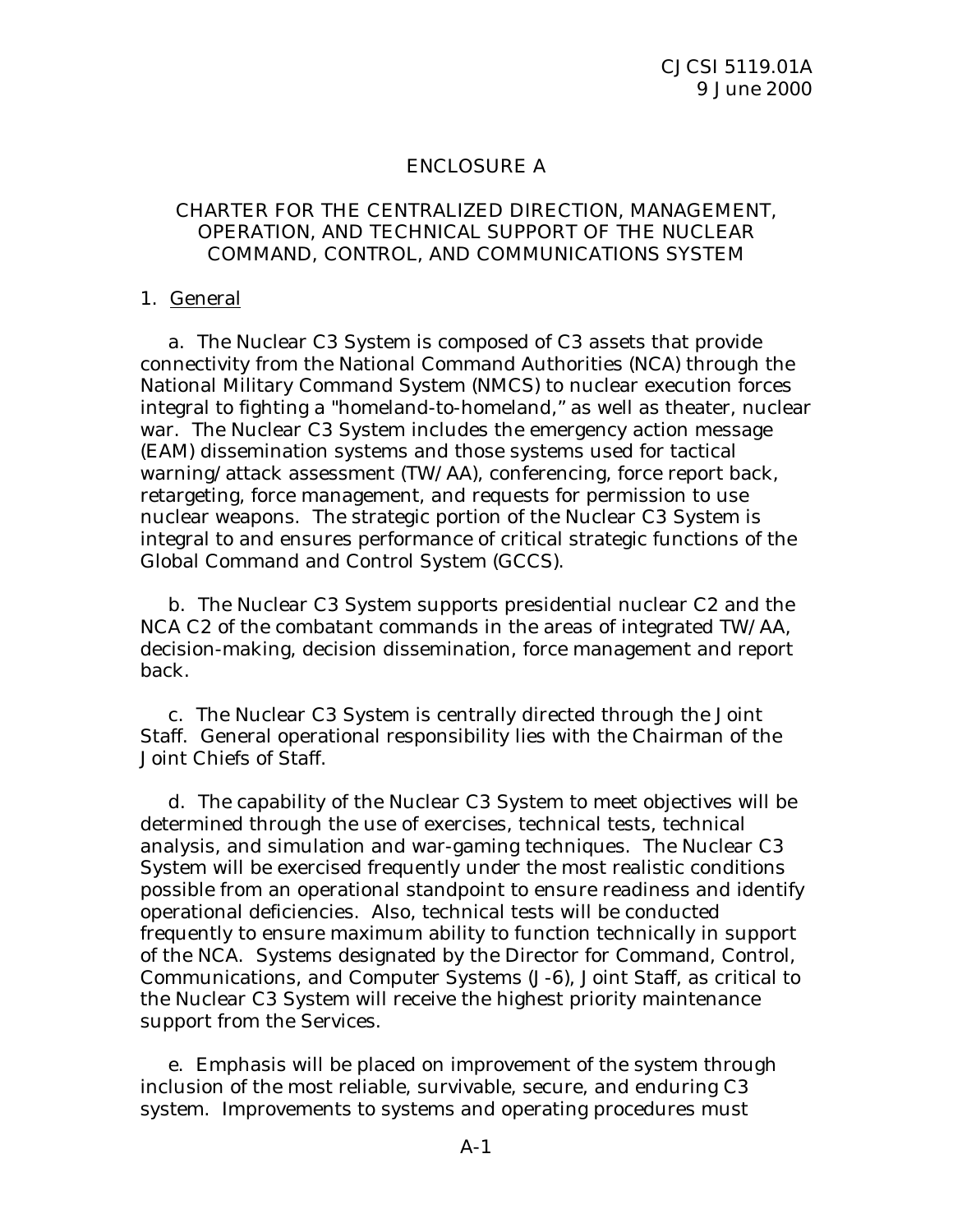ensure timely TW/AA, adequate conferencing, and timely EAM delivery to strategic aerial defense, S I O P, and non-strategic nuclear forces with high confidence. Improvements must also ensure that no action other than NCA-intended action will be taken, and that necessary force report back and retargeting capability exists.

2. Nuclear C3 System Engineer Mission. The Nuclear C3 System Engineer is charged with providing technical support to the Joint Staff, J-6, in carrying out responsibilities with respect to the Nuclear C3 System. The Director, Defense Information Systems Agency (DISA), is designated the Nuclear C3 System Engineer.

3. Nuclear C3 System Engineer Functions. The Nuclear C3 System Engineer will support the Joint Staff as follows:

 a. Act as the primary technical adviser on Nuclear C3 System matters.

 b. Provide system engineering and C3 planning support to the J-6 to improve design integrity, survivability, endurability, interoperability, compatibility, security, performance, and reliability of the entire system.

 c. Analyze systems, both existing and in design, to determine whether nuclear C3 system technical performance criteria specified in reference a and interoperability requirements can or are being met.

 d. Develop and supervise technical tests of the system in coordination with J-6.

 e. Assist J-3 in the development and evaluation of test and operational plans and procedures for the Nuclear C3 System, in collaboration and coordination with the Services and other appropriate commands and agencies.

 f. Recommend common Nuclear C3 System equipment and subsystem technical interface requirements and standards to achieve and retain C3 compatibility.

 g. Propose development efforts and new C3 systems to meet Nuclear C3 System objectives.

 h. Recommend techniques to counteract the threat environment, particularly the threat of electronic countermeasures and nuclear effects on C3.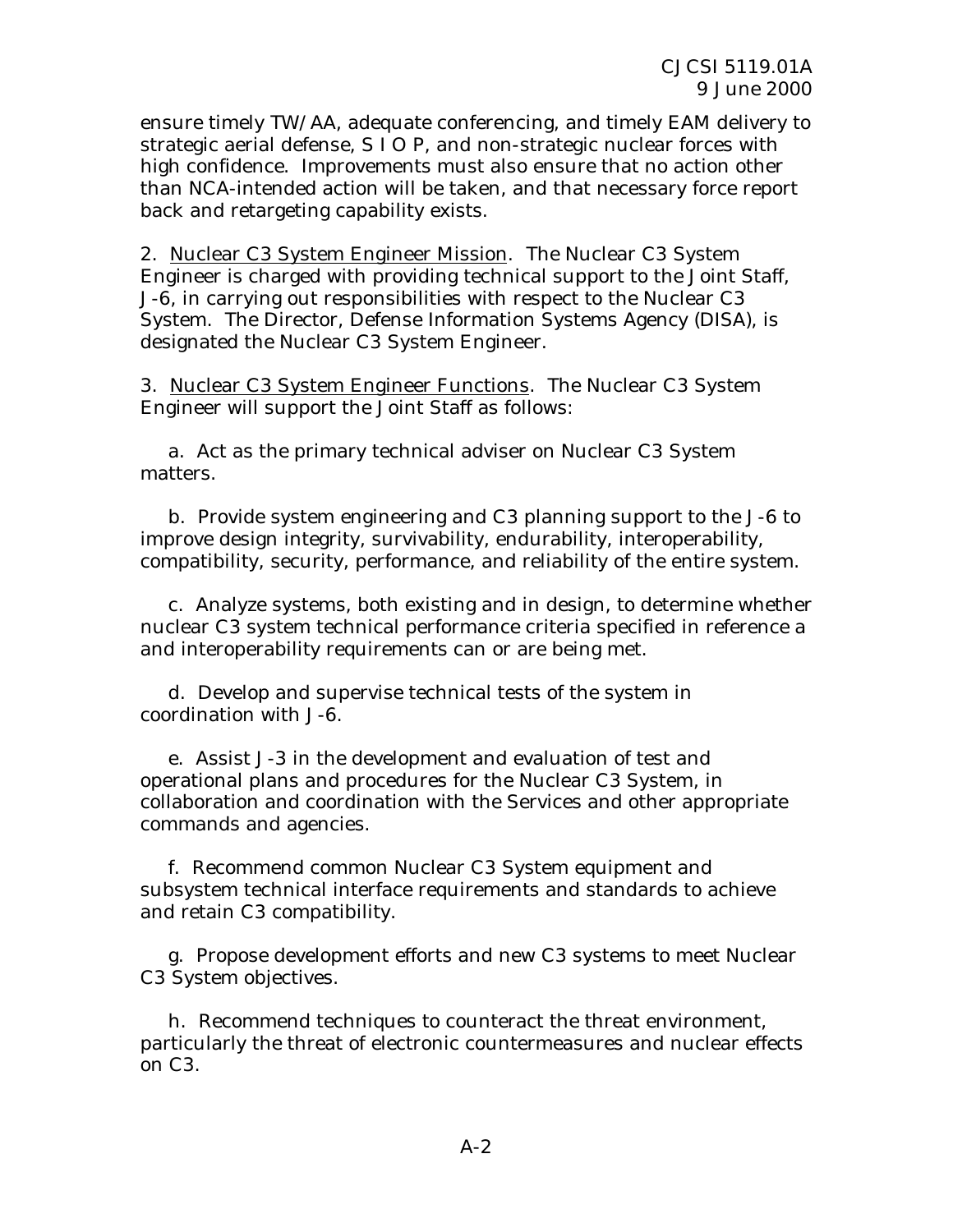i. Recommend techniques to counteract the threat of usurpation or exploitation of the system by a third party or a cognizant agent.

 j. Provide J-6 with biennial draft updates to the Joint Staff Nuclear C3 Assessment reflecting compliance with reference a and the Strategic Connectivity Engineering Plan for approval.

 k. Provide J-3 with a draft set of communication plans annually (or as requested) covering EAMs, force report back, replanning, and postattack communications from the NMCS to the DOD infrastructure. Provide other communication plans associated with nuclear conflict as requested.

 l. Assist in evaluating the effectiveness of the Nuclear C3 System through development and analysis of realistic exercises and in conducting theoretical studies. At the direction of J-3, develop and supervise operational tests and readiness exercises of the entire Nuclear C3 System using the most realistic scenarios possible. Maintain a record of the observed performance and performance trends of the system over time.

 m. At the direction of the J-6, conduct trade-off studies between existing, approved, and proposed systems to optimize the Nuclear C3 network and assist in development of a system master plan.

 n. Perform survivability studies at the direction of J-6 and in collaboration and coordination with the Services, Defense Threat Reduction Agency (DTRA), and other appropriate agencies. Survivability studies will be conducted through analysis of the Nuclear C3 System performance based on the analytical application of the hardening, mobility, dispersal, and redundancy functions. Identify potential singlepoint failure locations, substandard performance, and interoperability limitations, and include recommendations for improvement.

 o. Evaluate current and new C3 systems, technologies, and techniques of the Military Services, DOD agencies, and other US Government (USG) agencies for possible use in the Nuclear C3 System.

 p. Recommend to J-6 assignment of selected tasks to the appropriate DOD organizations for accomplishment.

 q. Review Nuclear C3 System-related programs of the Military Services, DOD agencies, and other USG agencies to determine whether they support effective integration, standardization, and interoperability.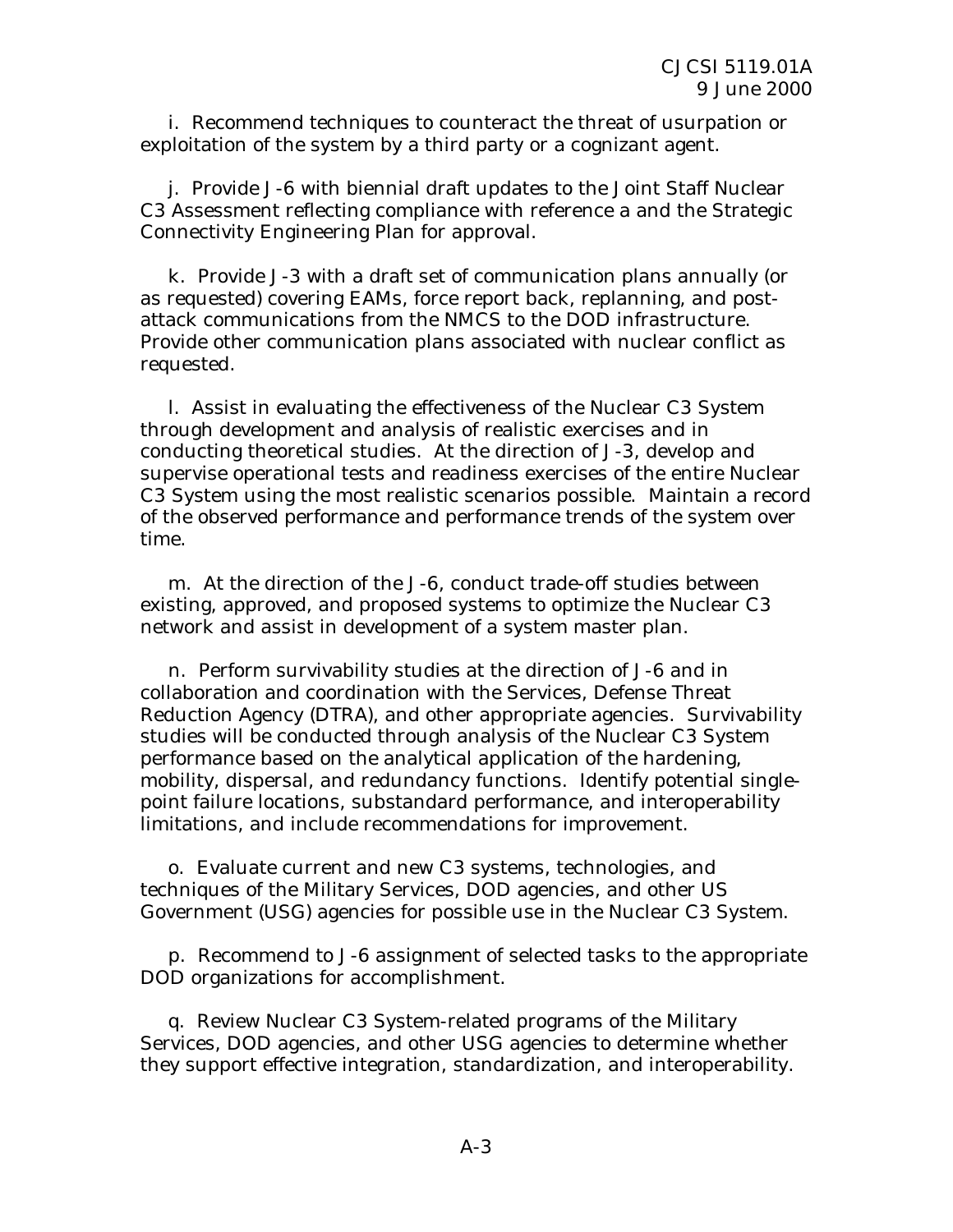r. Advise J-6, Military Services, and agencies of program and budget requirements for satisfactory financial support of Nuclear C3 System programs. This will be done in time to support Program Objectives Memorandum (POM) development and whenever shortfalls exist.

s. Provide a Nuclear C3 System Security Classification Guide.

 t. Include necessary resources in DISA POM submission to execute Nuclear C3 System Engineering responsibilities.

 u. Review the adequacy of the test plans of Nuclear C3 System development programs.

 v. Review test results and make recommendations for operational use of Nuclear Command and Control System (NCCS) or other S I O P-cleared circuits to the Joint Staff, J-36, for approval.

4. Responsibilities

a. The Chairman of the Joint Chiefs of Staff. The responsibilities of the Chairman of the Joint Chiefs of Staff with respect to the Nuclear C3 System include:

(1) Operation of the Nuclear C3 System.

(2) Establishment of operational policies and procedures for the Nuclear C3 System.

(3) Definition of the scope of the Nuclear C3 System.

 (4) Development and validation of requirements for the Nuclear C3 System.

 (5) Making recommendations to the Secretary of Defense to ensure responsiveness, interoperability, and standardization of the Nuclear C3 System.

b. The Joint Staff. The Joint Staff is responsible for advising the Chairman of the Joint Chiefs of Staff on the effectiveness of the Nuclear C3 System and requesting the Services, combatant commands, and Defense agencies accomplish selected tasks in the development and operation of the Nuclear C3 System.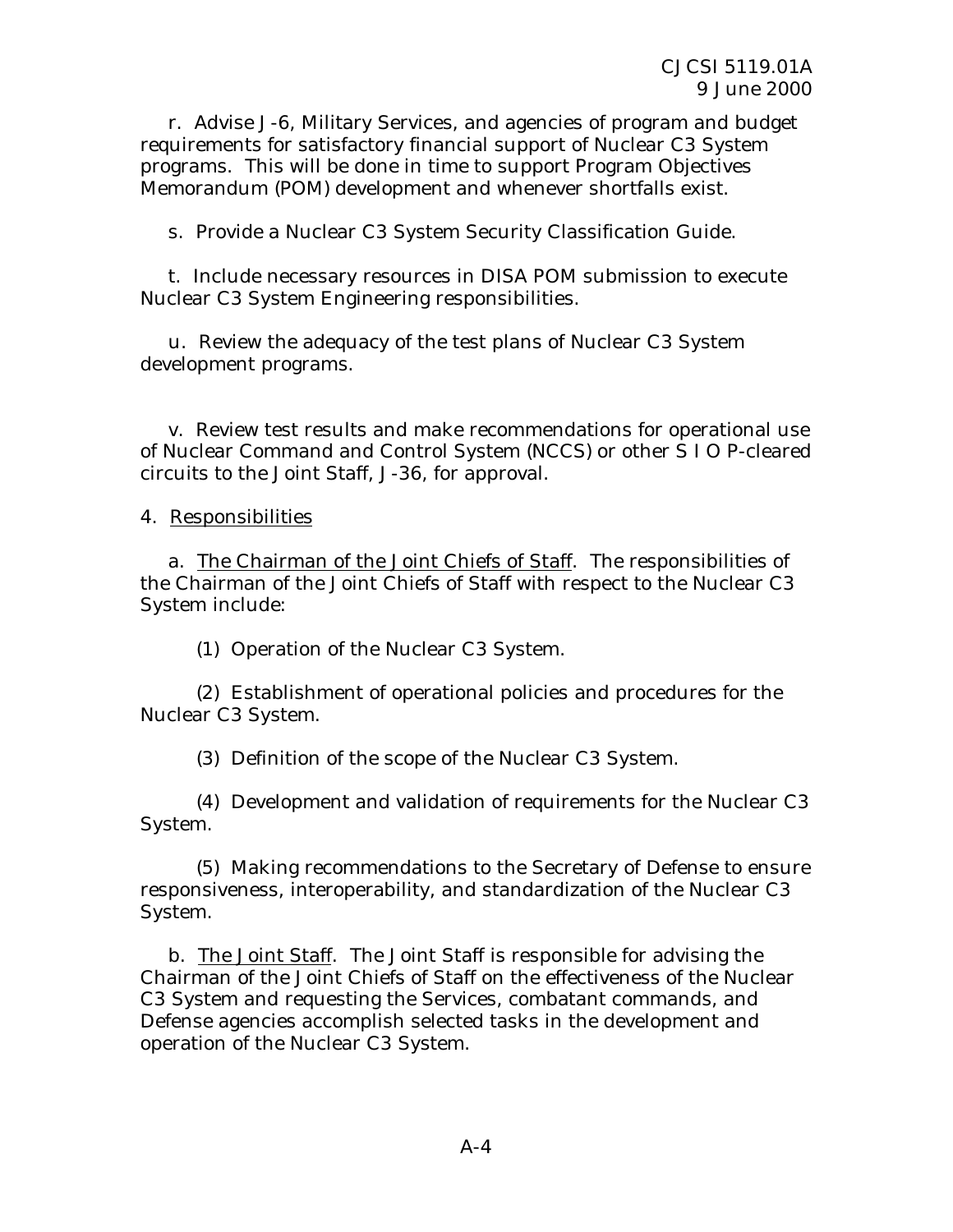(1) The Director, J-6, is the primary Joint Staff point of contact for providing centralized direction and management for the Nuclear C3 System and is responsible for:

 (a) Maintaining liaison with the Joint Staff, Military Services, DISA, combatant commands, and other Defense agencies.

 (b) Developing and recommending changes to the Nuclear C3 System concepts and requirements.

 (c) Reviewing and recommending changes to Nuclear C3 System procedural plans of the combatant commanders.

(d) Publishing a biennial Nuclear C2 System Assessment.

 (e) Publishing and maintaining CJCS Nuclear Command and Control System technical performance criteria (reference a).

 (f) Publishing and maintaining CJCS Prioritization of C3 nodes and systems for high-altitude electromagnetic pulse protection (reference b).

 (g) Publishing and maintaining CJCS critical nuclear command and control equipment and facilities (reference c).

 (h) Approving technical tests of the Nuclear C3 System jointly with the Deputy Director for Operations (National Military Command Systems), Joint Staff.

 (i) Reviewing recommendations submitted by the Nuclear C3 System Engineer and initiating appropriate action.

 (j) Monitoring the following areas relative to their impact on the Nuclear C3 System:

1. Exercises and tests.

2. Treaties, agreements, and negotiations with foreign

nations.

3. Trends and estimates of hostile threats and capabilities.

4. Emergency Action Procedures (EAPs) and pertinent

studies.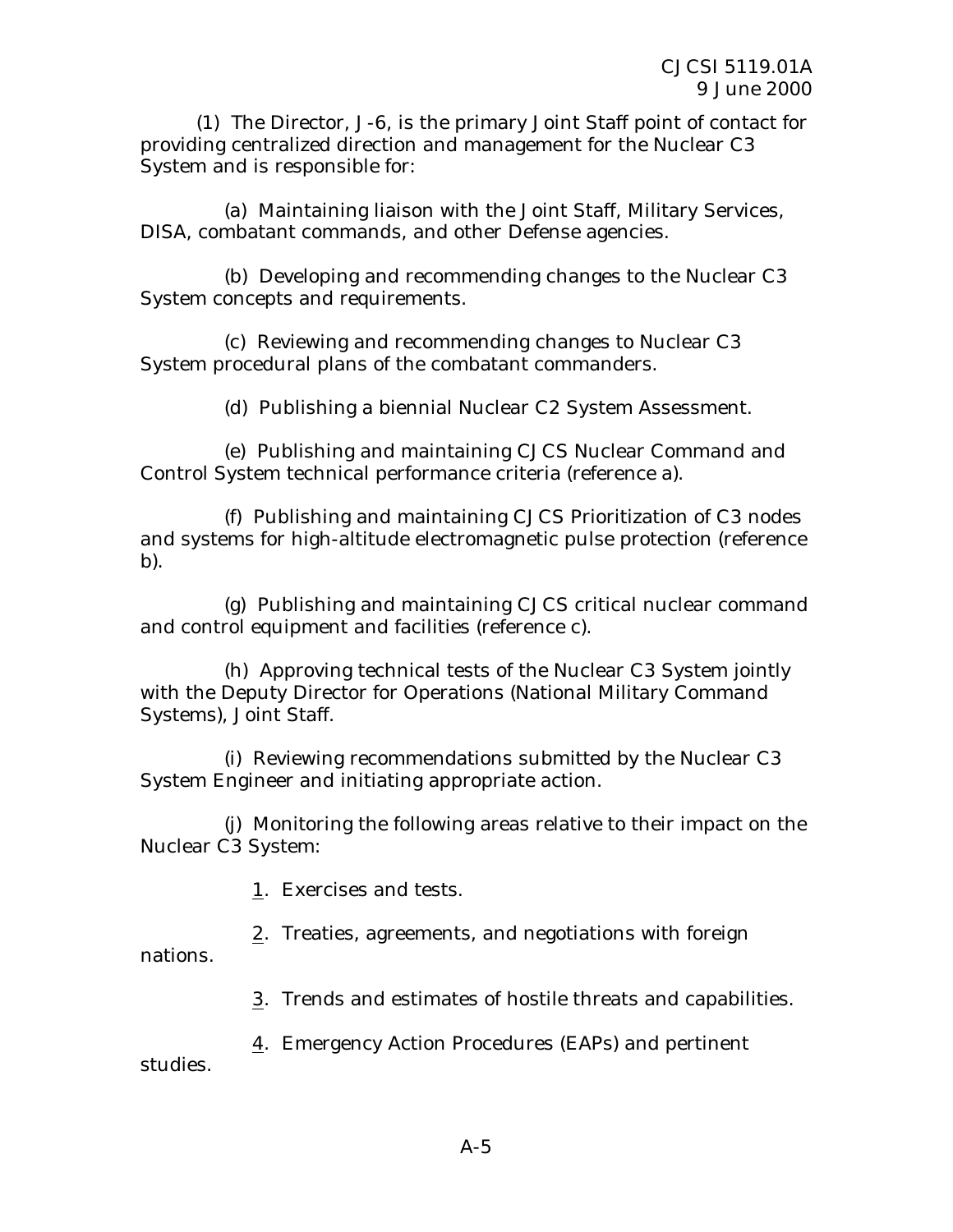(k) Accomplishing other Nuclear C3 System-related tasks and functions that may be required in the management of the Nuclear C3 System.

 (l) Developing, reviewing, and validating the Nuclear C3 System requirements ensuring current and future planning provides for adequate C3 capabilities.

 (m) Reviewing the planning and programming for systems that are or may be designated to support the Nuclear C3 System.

 (n) Incorporating appropriate recommendations on Nuclear C3 System-related items into the appropriate CJCS instructions covering communications policies.

 (o) Reviewing test plans and monitoring results ensuring the Nuclear C3 System provides for a survivable, flexible, enduring, and reliable C3 capability.

 (p) Reviewing joint input pertaining to the Planning, Programming, and Budgeting System; development concept papers; and the Five-Year Defense Program as these relate to the Nuclear C3 System or organizations and commands served by the Nuclear C3 System.

(2) The Director for Operations (J-3), is responsible for:

 (a) Publishing CJCS EAP, Volumes I through VII, and specifying operational requirements for the effective use of the Nuclear C3 System.

 (b) Determining, in collaboration with the Director, J-6, and USCINCSTRAT, operational areas of airborne platforms for maintenance of worldwide communications coverage.

 (c) Promulgating schedules and providing direction for national-level Nuclear C3 System operations and exercises ordered by the Chairman of the Joint Chiefs of Staff.

 (d) Advising the Director, J-6, of matters in his purview that may affect the current and future operation of the Nuclear C3 System.

 (e) Requesting validation of Nuclear C3 System requirements from the Director, J-6.

 (f) Planning for and considering OPSEC during all phases of operations, to include testing, exercises, and real-world operations.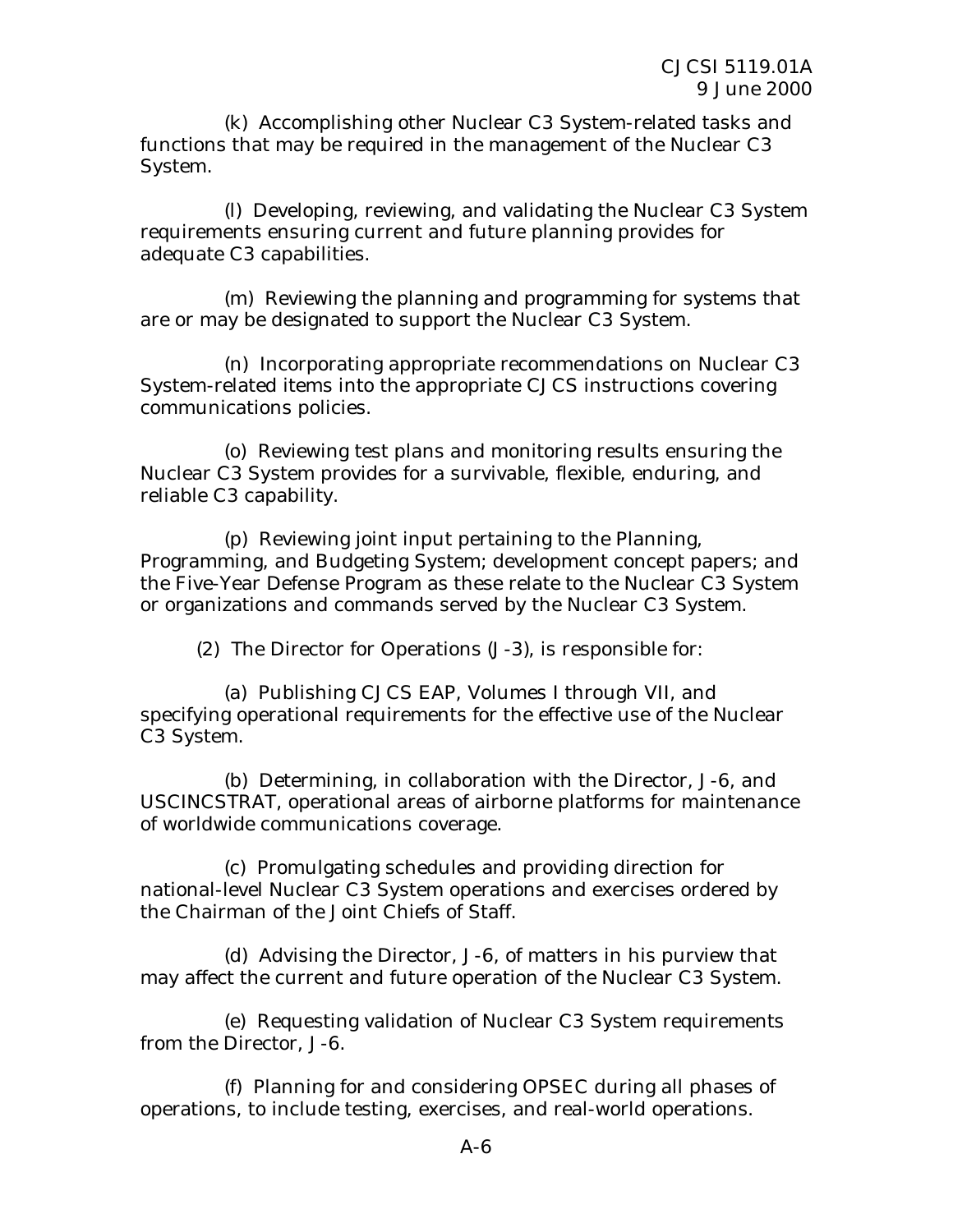(g) Providing certification for operational use for NCCS and other S I O P-cleared circuits.

c. Combatant Commanders

(1) USCINCSTRAT will:

 (a) Ensure C3I for strategic force employment is adequate to meet the requirements of national guidance.

(b) Develop, maintain, and publish USSTRATCOM EAPs.

 (c) Maintain the capability to execute and direct strategic forces through ground and airborne command centers.

 (d) Develop policies, tactics, and procedures for strategic nuclear C3 assets and systems, in response to guidance from the Secretary of Defense and the Chairman of the Joint Chiefs of Staff.

 (e) Provide single-CINC advocacy for strategic nuclear C2 matters.

(2) Nuclear-capable CINCs will:

 (a) Provide Nuclear C3 System communications plans for their respective commands.

(b) Conduct and participate in exercises and technical tests.

 (c) Recommend operational procedures to improve the effectiveness of the Nuclear C3 System to the Chairman of the Joint Chiefs of Staff.

 (d) Submit Nuclear C3 System requirements for validation by the Joint Staff, J-6.

 (e) Provide operational assistance to the Nuclear C3 System Engineer as directed by the Chairman of the Joint Chiefs of Staff.

 (f) Provide, or delegate to a subordinate command to grant, interim certification for operational use of NCCS or other S I O P-cleared circuits, when required.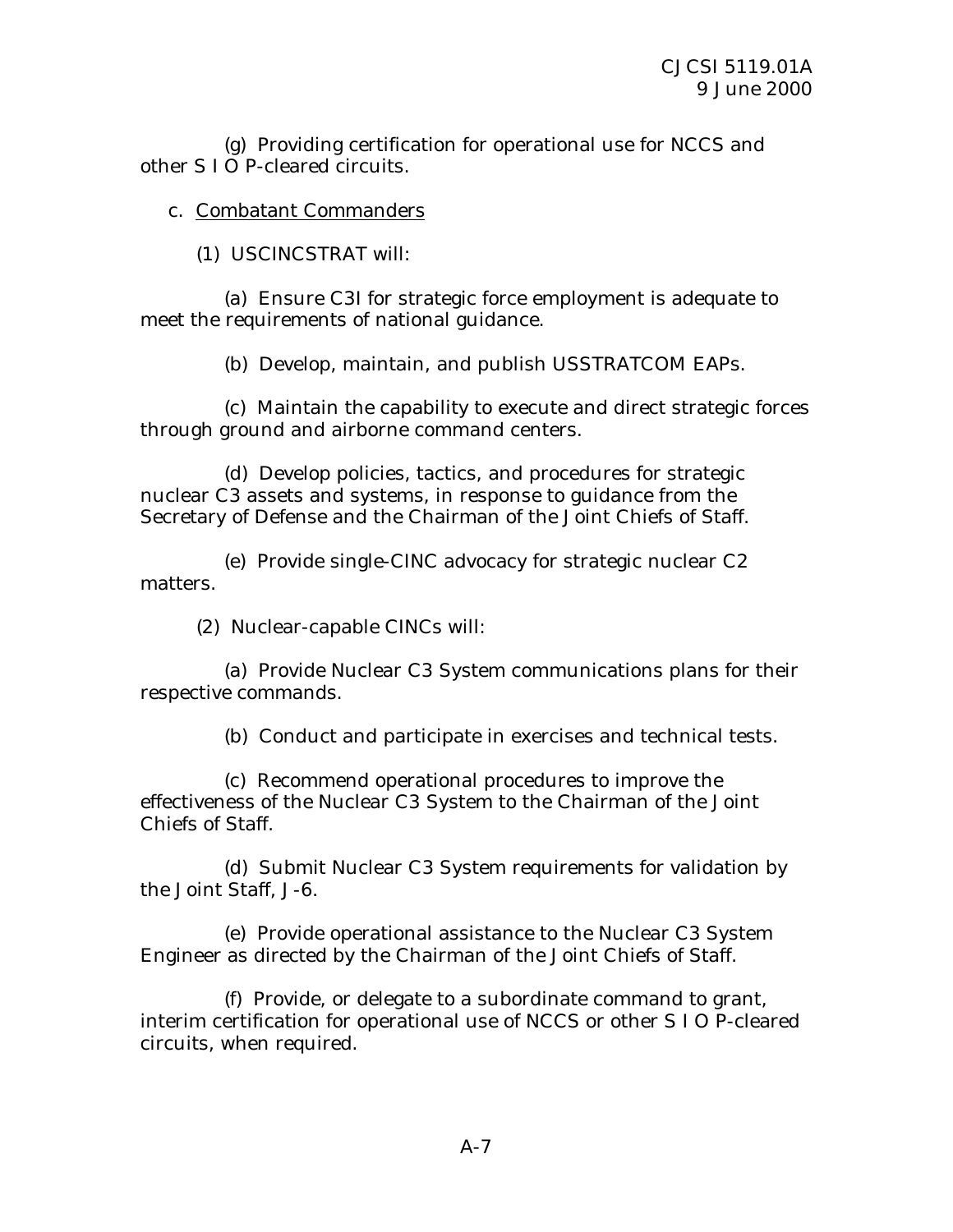(g) Submit test results, along with requests for operational use certification, to the Joint Staff, J-36, via the Nuclear C3 System Engineer.

(3) USCINCSPACE will:

 (a) Ensure the Integrated TW/AA System is able to perform its assigned mission per reference d.

 (b) Review, approve, and certify or decertify any addition of new hardware or software within, or interfacing with, the Integrated TW/AA System.

 (c) Review, approve, and certify or decertify any modifications of existing hardware or software within, or interfacing with, the Integrated TW/AA System.

 (d) Provide the Annual Status Report for the Integrated TW/AA System to the Joint Staff, J-36, and DISA.

 (e) Provide the Integrated TW/AA Nuclear Survivability Status Report to the Joint Staff, J-36, and DISA.

 (f) Conduct the annual end-to-end test of the Integrated TW/AA System and provide results to the Joint Staff, J-36, and DISA.

## d. The Military Services

 (1) Operate, maintain, evaluate, conduct technical tests, and support the specific Nuclear C3 System-designated systems and assets for which they are responsible, ensuring the highest maintenance priorities are assigned.

(2) Review system planning, programming, and implementation.

(3) Monitor system exercises and technical tests.

 (4) Conduct trade-off studies between operational procedures and technical developments at the Service level.

 (5) Advise the Joint Staff, J-6, on the status of planning and programming related to the Nuclear C3 System.

 (6) Advise the Joint Staff, J-6, and the Nuclear C3 System Engineer prior to making any planning and programming changes that impact on the Nuclear C3 System.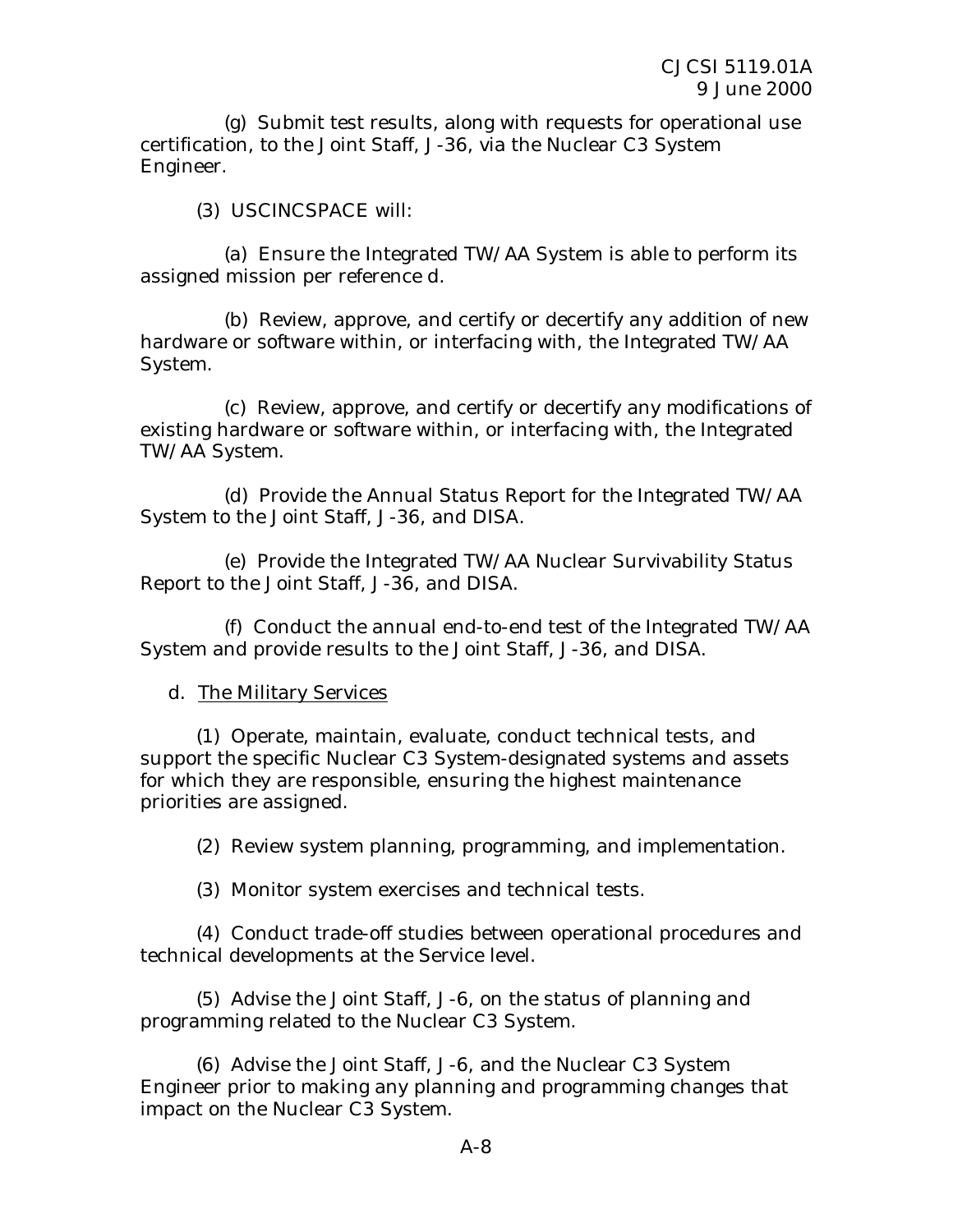(7) Identify and develop new systems, as required, to meet nuclear C2 system technical performance criteria specified in reference a.

 (8) Review and recommend techniques to counteract the threat environment, including nuclear and electronic countermeasure effects.

 (9) Provide technical assistance to the Nuclear C3 System Engineer as requested by the Chairman of the Joint Chiefs of Staff.

 (10) Provide system modification and system acquisition to support the system, including subsystem project plans, management engineering plans, installation and implementation plans, and test and transition plans.

 (11) Plan, program, and budget, consistent with the fiscal guidance of the Secretary of Defense, for systems identified for inclusion in the system.

e. Defense Agencies

(1) National Security Agency (NSA) is responsible for:

 (a) Providing the Joint Staff and Nuclear C3 System Engineer with an analysis of all SIGINT threats and an evaluation of COMSEC and countermeasures, in design or in use, to counter these threats and ensure compliance with standards identified in reference c.

 (b) Developing and reviewing COMSEC measures to counter the threat and providing guidance to the Joint Staff and Nuclear C3 System Engineer on approaches for achieving Nuclear C3 System COMSEC objectives.

 (c) Participating in the COMSEC aspects of planning, development, implementation, test, and evaluation for the Nuclear C3 System.

 (d) Producing COMSEC documents and cryptographic keying material to support execution of the Nuclear C3 System communications plans.

(2) Defense Intelligence Agency (DIA) is responsible for:

 (a) Providing the Joint Staff and Nuclear C3 System Engineer with an assessment of the magnitude of the threat to destroy system elements of the Nuclear C3 System or to disrupt communications to